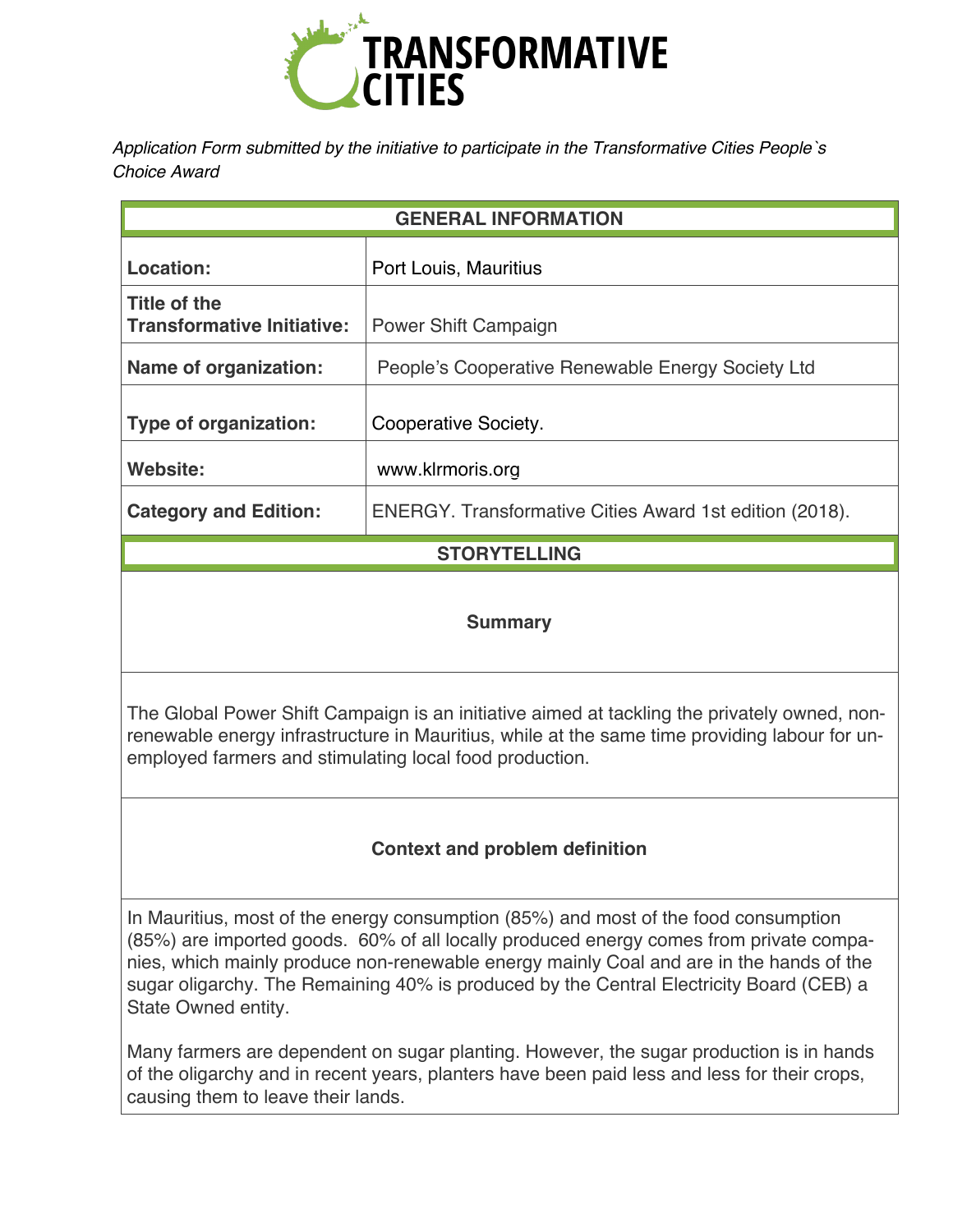

In January 2013. In total opacity, the Mauritian government gave new licenses to a New privately owned Malaysian Multinational called CT Power, to open up a new coal Power plant on the island. When popular movements and social organisations heard of this, they decided it was time to take action.

# **Design and Initiation**

The initiative started with a massive, 21 days hunger strike in the public central garden of Port Louis, organised by the youth. Supported by the trade unions, social movements, the progressive political party Resistance & Alternatives and the island's planters, the strike soon turned into a big movement for fair and renewable energy and against the oligarchy's grip on the energy production. A support committee was established, with representatives of the trade unions, the political party and the various social movements participating in the protest. Together, we came up with 3 demands for the governments:

- 1. The government had to stop all negotiations with CT Power
- 2. A National Energy Audit Commission needed to be set up, with representatives from both the state, Academia's, the Private Sector and the members of the social coalition. This commission needed to review all of the country's energy policies.
- 3. All the secret agreements between the state and existing private power plants had to be released.

The government accepted all our demands. They stopped the negotiations with CT Power and released all private agreements. They also established the National Energy Audit Commission, in which members of our movement took place. This marked the start of the Global Power Shift Campaign

# **Implementation**

The newly established commission by the state published a report, in which all our arguments renewable energies were promoted and celebrated. The report offered two paths for the future: The first one was to stay on the same, non-renewable, course and the second and preferred one was a turn towards renewable energies, especially through solar power.

After the hunger strike, we launched the Renewable Energy Collective (KLR) and, together with the Centre for Alternative Research and Studies (CARES) we started the campaign For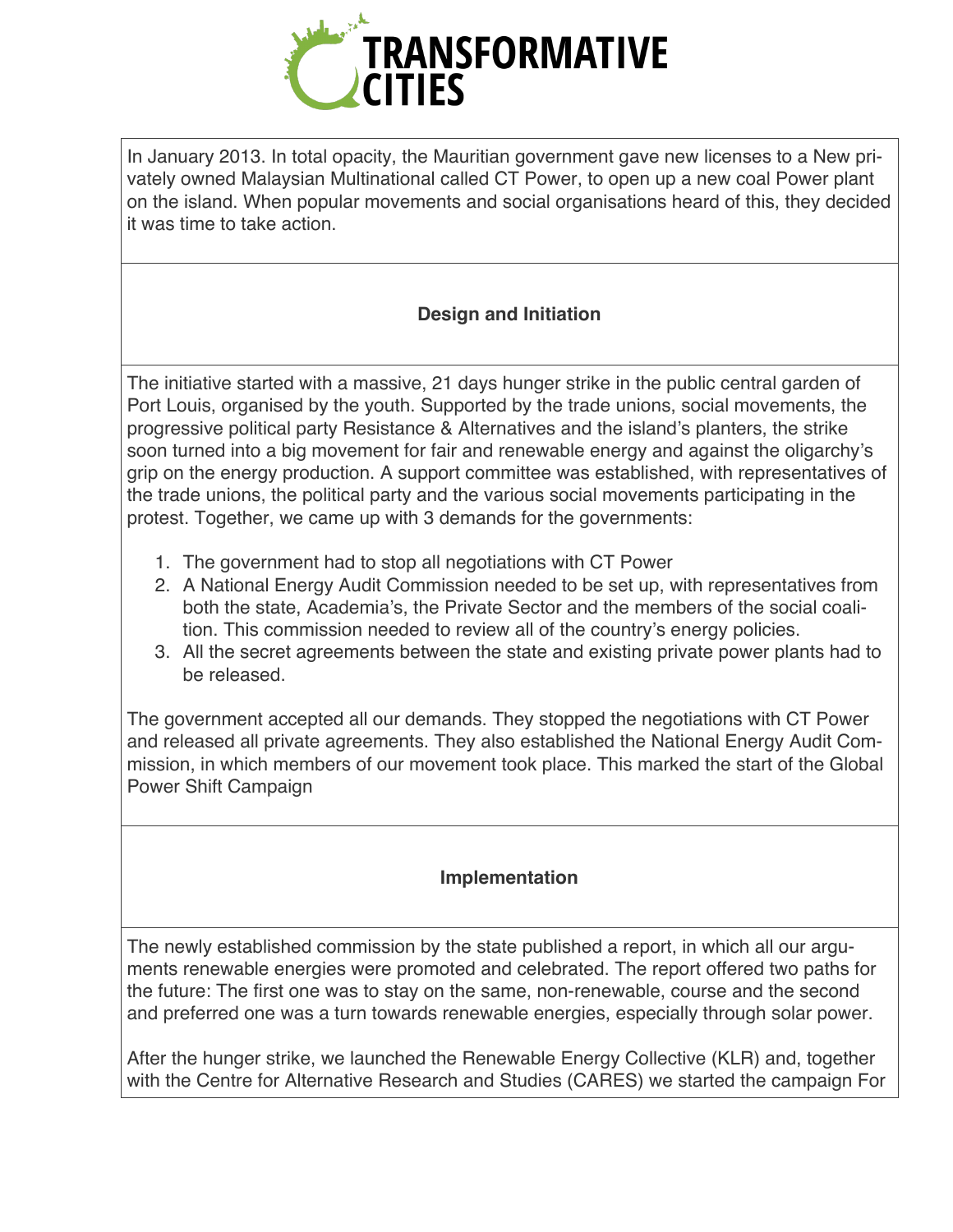

a Power Shift, which led to the establishment of the People's Cooperative Renewable Energy Coalition. We realized we couldn't only opposed the private energy suppliers, but also had to provide a solution ourselves.

We started working with planters and SME's to see how the shift to renewables could best be made. Together with a renowned German renewable energy expert, Dieter Seifreid, we designed a form of energy production with which we would be able to gain the support of all local farmers. We realized that if we wanted to produce energy in a different way, we had to stop thinking about it as a commodity. Instead, we needed to adopt the cooperative model. This is how we established Cooperative Renewable Energy Society Ltd, comprising all the groups in our coalition and open to anybody who wanted to be stakeholder. To become a stakeholder each person needs to buy 100 shares. In the decision making process, wach person would have one vote, regardless of the amount of shares he or she owns. This way, no one can take control of the cooperative based on his or her investment and everybody is equal

Our plan was to tackle the country's two main problems with one solution: To place solar panels on the lands of the (now unemployed) sugar planters, in order to produce renewable energy. With this energy, the idea is to create greenhouses where food can be produced. Not only can local and renewable energy production in Mauritius be improved, but also local food production.

With this model, we have ensured the participation of many small planters, who are willing to offer their abandoned land. In return, they become stakeholder of the cooperative and are able to grow crops in the greenhouses.

Unfortunately, we have not been able to start producing energy due to the government's unwillingness to give us a permit. Lobbying by the Multinationals and oligarchs, who are afraid to lose money when we begin producing, has led to impossible financial and experiential demands in tender processes, excluding us from participation.

Nonetheless, we will now start a pilot, without a government permit. With the pilot, we want to make visible what we want to achieve. By already producing green energy for food production on a small scale, we will show the government and others how our system works and how valuable it can be. This way we can regain the momentum of 2013 and rebuild the mass movement from there.

### **Results achieved and Evaluation**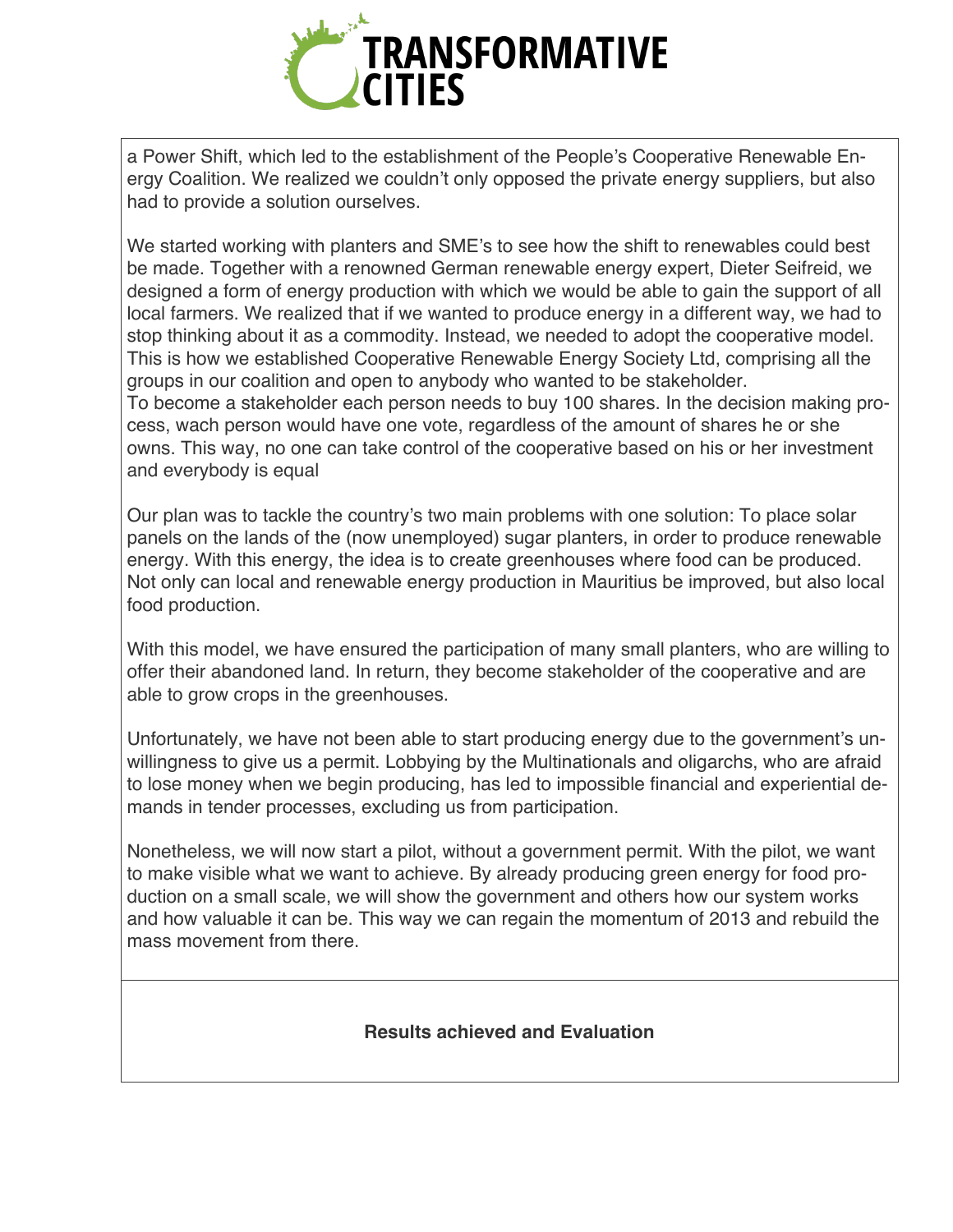

Although we have not yet been able to start producing renewable energy due to the government's reluctance to give us a license, we have already achieved a number of significant results throughout the campaign.

First of all, we have forced the government stopped the new Coal Power plant. At the same time, we have ensured the government released all secret documents regarding their negotiations with private sector energy companies.

Second, due to our campaign, the government has set much higher renewable energy goals. We forced the government to release new tenders, in order for our cooperative to be able to join. Unfortunately, they tailor made tenders for Multinational only, we did not yet succeed in getting the license.

Third, we have already made agreements with planters, whose lands we may use for solar power production, as soon as we get the license. We have executed viability studies in order to test our model and we have the support of the entire local community. All is set to start producing both energy and food in a sustainable manner.

### **Political Strategies**

During the start of the campaign, the main strategy employed was mass mobilization around the hunger strike. This mobilization gained a lot of media coverage, leading to a dialogue with the government. Alliances were built with all the trade unions and youth- and social movements from that moment onwards.

Within the power shift campaign, the following groups are united: Ecologists, youth, students, researchers, environmental NGO's, the Federation of Public Sector & Other Unons (FPSOU), the General Workers Federation (GWF), the Centre for Alternative Research and Studies (CARES), the NGO EcoSud, the Institute for Environmental and Legal Studies (IELS), the Kolektif Lenerzi Renuvlab (KLR), the political party Resistance and Alternatives, the Small Planters Association, the Rodrigues Government Employees Association and societal cooperatives.